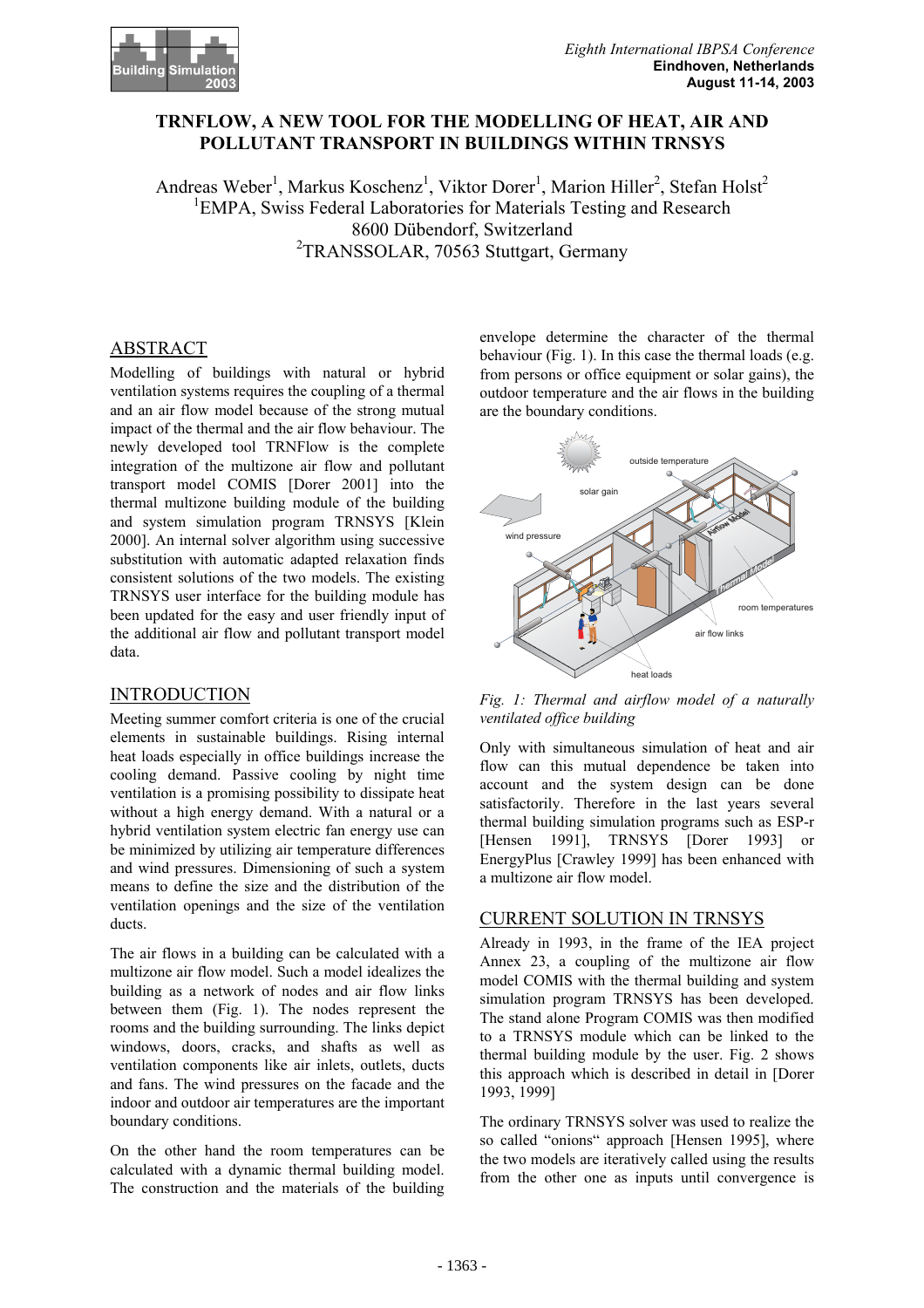achieved within each time step. This approach reflects exactly the method of the TNSYS solver also known as "successive substitution method".



*Fig. 2: Coupling of a thermal and an air flow building model with two separate modules.* 

Experiences with coupled heat and air flow modelling have often shown convergence problems, especially with this successive substitution [Smith Schneider 1995]. Therefore a relaxation of the solving process is necessary. In TRNSYS this can only be realized with an additional relaxation module connected between the two models. To find a relaxation factor which guarantees convergence in each time step during the whole simulation period might be impossible in some cases. This fact and also the laborious handling to link the two modules in each individual simulation case made a further integration of the two models necessary.

# METHODOLOGY

To overcome the convergence problems and to automate the linkage of the two models, the air flow model has been fully integrated into the thermal building module (Fig 3). One and the same user interface produces consistent input files for the thermal and the air flow model.

The two models COMIS and TRNSYS are linked as black boxes. For simplification, in Fig. 3 the information flow between the models is represented by one room air temperature node and one air flow variable. In fact there are as many air temperature nodes as there are rooms in the building and each room has at least one air flow. All these different parallel information flows influence each other. In the solution process, the air flow model starts with the input room temperatures  $\vartheta_{\text{in},1}$  and calculates the corresponding air flows of each room. These flows

are used in the thermal model, which calculates the output room temperatures  $\vartheta_{\text{out,1}}$ . With an iterative solver algorithm the input temperatures set is found which matches the output temperatures set. Using the successive substitution method, the output temperatures from one iteration step  $\vartheta_{\text{out},i}$  are used as input for the next step  $\vartheta_{\text{in i+1}}$ . The disadvantage of this method is, that it converges only if the derivatives of the functions  $\vartheta_{\text{out}}=f(\vartheta_{\text{in},i})$  at the solution point are in the range  $-1 < d\vartheta_{\text{out},i}/d\vartheta_{\text{in},i} < 1$ . But depending on the boundary conditions, the solution might be in a region where the derivatives are outside this range. In such a case, the successive substitution method diverges (dashed line in Fig. 4).



*Fig. 3: Information flow of the combined thermal air flow building module and the user interface for building data input* 

To ensure convergence in each time step, it is necessary to introduce a relaxation factor ζ which reduces the alteration to the input temperatures. As the dotted line in Fig. 4 shows, the iteration will now converge to the solution. Unfortunately, a fixed relaxation factor which guarantees convergence in each time step during the whole simulation period makes the iteration process slow in time steps where no relaxation is necessary or is even impossible to find. Therefore, the optimum relaxation factor for each time step has to be found within the iteration. A newly developed solver algorithm adapts the relaxation factor individually for each room temperature depending on the evolution of the solving process. As shown in Fig. 5, with an oscillating evolution, the respective relaxation factor will be halved in the next iteration step and it will be multiplied by 1.5 if the evolution converges steadily.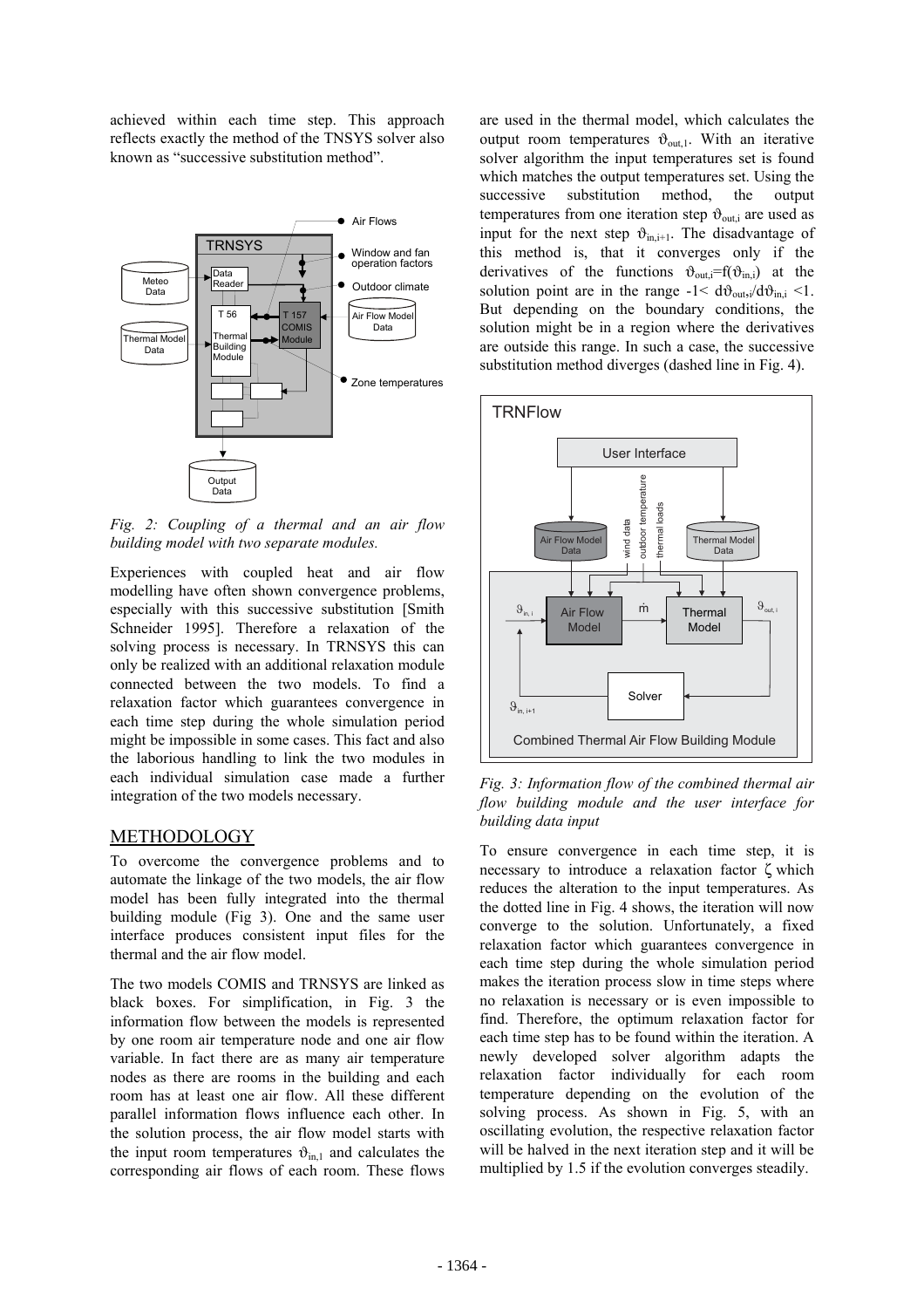

*Fig. 4: Evolution of the iterative process using the successive substitution solver method with and without a relaxation factor* 



*Fig 5: Procedure to find the relaxation factors for the next iteration step* 

Besides the room nodes (thermal zones) the air flow model needs additional auxiliary nodes for the ventilation duct network as junctions of the individual parts of the duct system. These nodes have no representation in the thermal model in order to keep it as small as possible. The temperatures of the auxiliary nodes are calculated using only the flow rates and temperatures of the joining air flows. Thermal capacitance or other heat gains and losses different to those of the air flows are not considered within these nodes. In the thermal model the air flows from auxiliary nodes into the room zones are interpreted as ventilation air flows.



#### *Fig. 6: Example duct network system*

To model an air heater or a cooler, respectively a humidifier or a dehumidifier, the set point value of the temperature and the humidity of an auxiliary node can be defined by the means of a constant, an input or a schedule variable. The necessary power to achieve this set point can be obtained by an output.

Fig. 6 shows an illustration example of a duct network. The set point temperature of 20°C is defined for the auxiliary node AN6. For Room3 results a ventilation air flow of 33 kg/s with 17.9°C.

In COMIS a dynamic pollutant transport model is implemented. With this model up to 5 different pollutant concentrations per zone can be calculated. It can be used also within TRNFlow. That means simultaneous simulation of air, heat and pollutant transport is possible with this tool.

Both, the thermal building model of TRNSYS and the air flow model COMIS has been validated within several evaluation exercises [Blair 1997] [Fürbringer 1996]. COMIS-TRNSYS, the former version of the coupling of these two models has been used within an investigation of control strategies for hybrid ventilation systems [Delsante 2002]. The results have been compared with those of three other programs. TRNFlow produces exactly the same results as COMIS-TRNSYS therefore it can be regarded as validated as well.

### EXAMPLE

With a simple example the effect of the automatic adapted relaxation shall be illustrated:



*Fig 7: Two zone model as illustration example*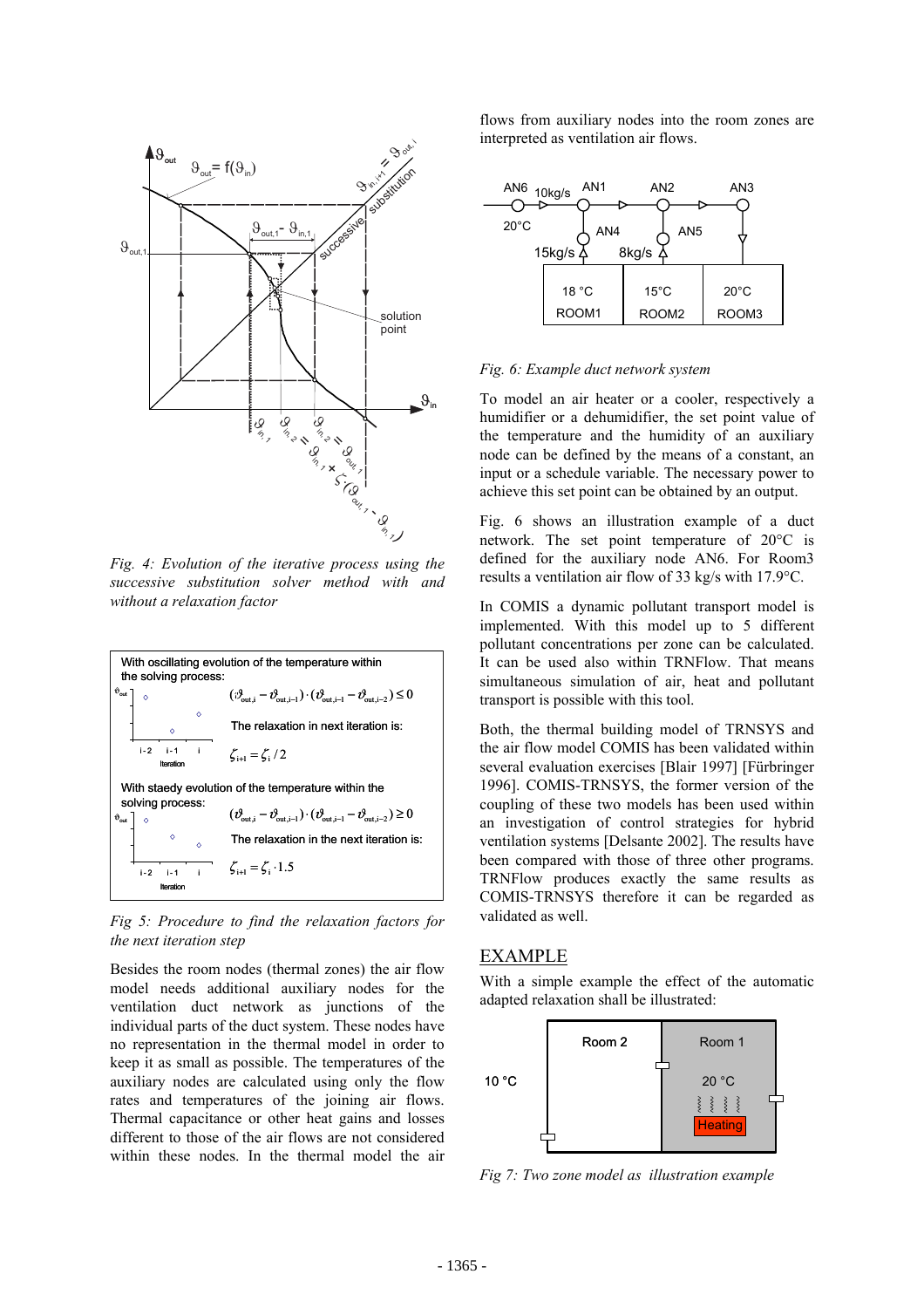Room 1 in fig. 7 is heated with a set point temperature of 20°C. Room 2 has a free floating temperature with an initial value of 20°C. The outside climate is constant without wind and with an air temperature of 10°C. The two rooms are connected to each other and to the outside with links in three different heights. The lowest one is the link from room 2 to the outside and the highest is the link between the rooms. At the beginning, the stack effect drives cold outside air into the free floating room 2 and cools it down. At a certain room temperature the stack effect turns to the opposite direction and warm air from room 1 flows into room 2. At this critical temperature a solver without relaxation will oscillate between these two situations and no solution can be found. Fig. 8 shows the evolution of the temperature and the air change rate in room 2 and the number of iterations with a fixed and with an automatic adapted relaxation factor. Without or with an inappropriate relaxation factor the maximum number of iterations is reached and the solution cannot be found at the critical point. With a fixed relaxation factor of 0.1 the number of iterations is higher at the first time step, when the temperature changes the most. With the adaptation algorithm a suitable relaxation is found in each time step.

#### **CONLUSIONS**

TRNFLow is a new tool which allows a user friendly simulation of natural ventilation systems, e.g. passive night cooling, double facades or exhaust air shafts with a coupled heat and air flow model. The multizone air flow model COMIS has been completely integrated into the thermal building module of TRNSYS. The coupling of the two models has been realized within one module. Therefore the user has no longer to perform a laborious linkage of two modules in each individual simulation case. The existing user interface of the thermal model has been enhanced with new features to be used for the data input of the air flow model. An air flow model input file is generated which is in any case consistent to the thermal model input files. Data redundancy in the input files is covered by the user interface. Thus, compared to the old version of the air and heat flow model coupling in TRNSYS, with TRNFlow many possibilities for erroneous data input have been eliminated. The internal solver algorithm is featured with a high stability. Due to the automatic adapted relaxation for each temperature variable in each time step, the user is no longer bothered with numerical questions. Ventilation duct systems and air handling units can easy be modelled using auxiliary nodes which have no representation in the thermal model.



*Fig 8: Upper diagramm:* 

*Temperature and air change rate in room 2* 

### *Middle diagramm:*

*Necessary number of iterations with two fixed and with the automatic adapted relaxation* 

#### *Lower diagramm:*

*The relaxation factor found with the adaptation algorithm* 

## ACKNOWLEDGEMENTS

This work was financially supported by TRANSSOLAR GmbH Stuttgart and EMPA Swiss Federal Laboratores for Materials Testing and Research.

### REFERENCES

Blair N., Holst S. (1997), BESTEST Results and Experiences using the Latest TRNSYS Building Model (TRNSYS 14.2 Version), TRNSYS Usertag Stuttgart 1997

Crawley D.B. et al. (1999) EnergyPlus a New-Generation Building Energy Simulation Program, U.S. Departement of Energy (1999)